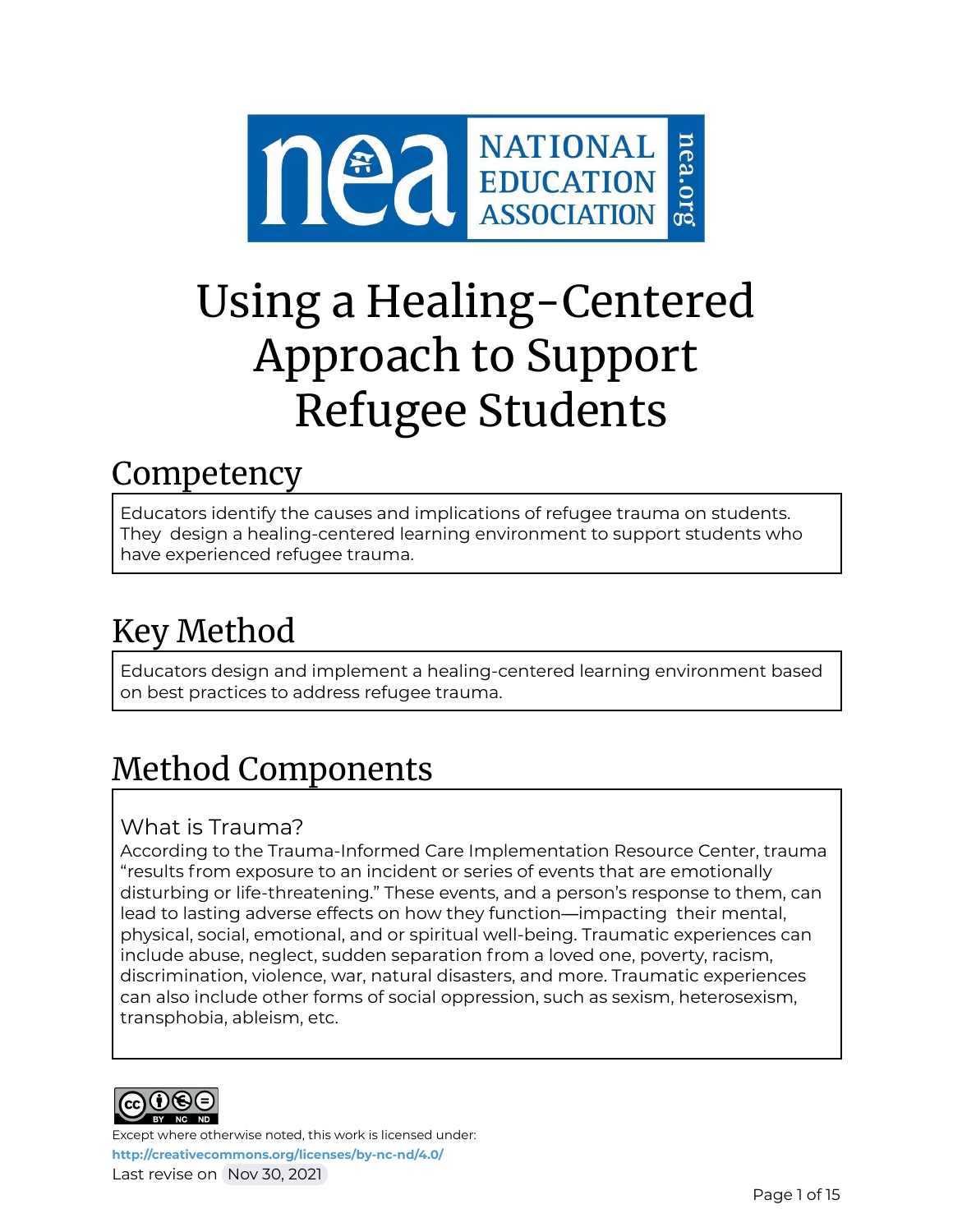Historical trauma is also a part of the broader definition of trauma. It is loosely defined by the cumulative harm to a group caused by a historical event (such as genocide, violent colonization, slavery) and whose effects impact multiple generations.

Children who experience trauma can enter your class believing that the world and even school is a scary place and that trusting others is risky. For refugees, their path to your school may be through interactions with US systems that are specifically unjust, harmful, adverse and traumatizing.

The impact of traumatic experiences are so significant that they can hinder the brain's normal development. This causes behavioral, emotional, academic, and other developmental changes that a person who has not experienced a traumatic event is far less likely to have. Seemingly simple things— a facial expression, one's proximity, or tone of voice—may trigger memories of a painful event. This can lead to various reactions, including aggression, isolation, perfectionism and more.

While research shows that trauma affects one in four children, evidence suggests that with supportive educators and a healing-centered school community, students can learn, achieve and begin to heal.

## Complex Trauma

According to the National Child Traumatic Stress Network, complex trauma describes both children's exposure to multiple traumatic events and the wide-ranging, long-term effects of this exposure. Complex trauma often occurs with a caregiver and can seriously interfere with the child's ability to form secure attachments. Complex trauma can be the result of:

- Child abuse
- Domestic violence
- Displacement of populations through ethnic cleansing
- Becoming a refugee
- Migrating to a new country/ becoming a newcomer in a new nation
- Human trafficking
- Prostitution

## Adverse Childhood Experiences (ACEs)

According to the Center for Disease Control, ACEs are "potentially traumatic events that occur in childhood (from birth–17 years old)." As stated by Public [Schools](https://www.publicschoolsfirstnc.org/about-psfnc/) First [NC,](https://www.publicschoolsfirstnc.org/about-psfnc/) "Adverse Childhood Experiences result in toxic stress that elevates unhealthy stress levels. One in four children experience more than one ACE, and ACEs have been proven to negatively impact brain development, learning and memory, social skills, and mental and physical health." Examples of ACEs include:

- Abuse (physical, emotional, and/or sexual)
- Neglect (physical and/or emotional)



Except where otherwise noted, this work is licensed under:

**<http://creativecommons.org/licenses/by-nc-nd/4.0/>** Last revise on Nov 30, 2021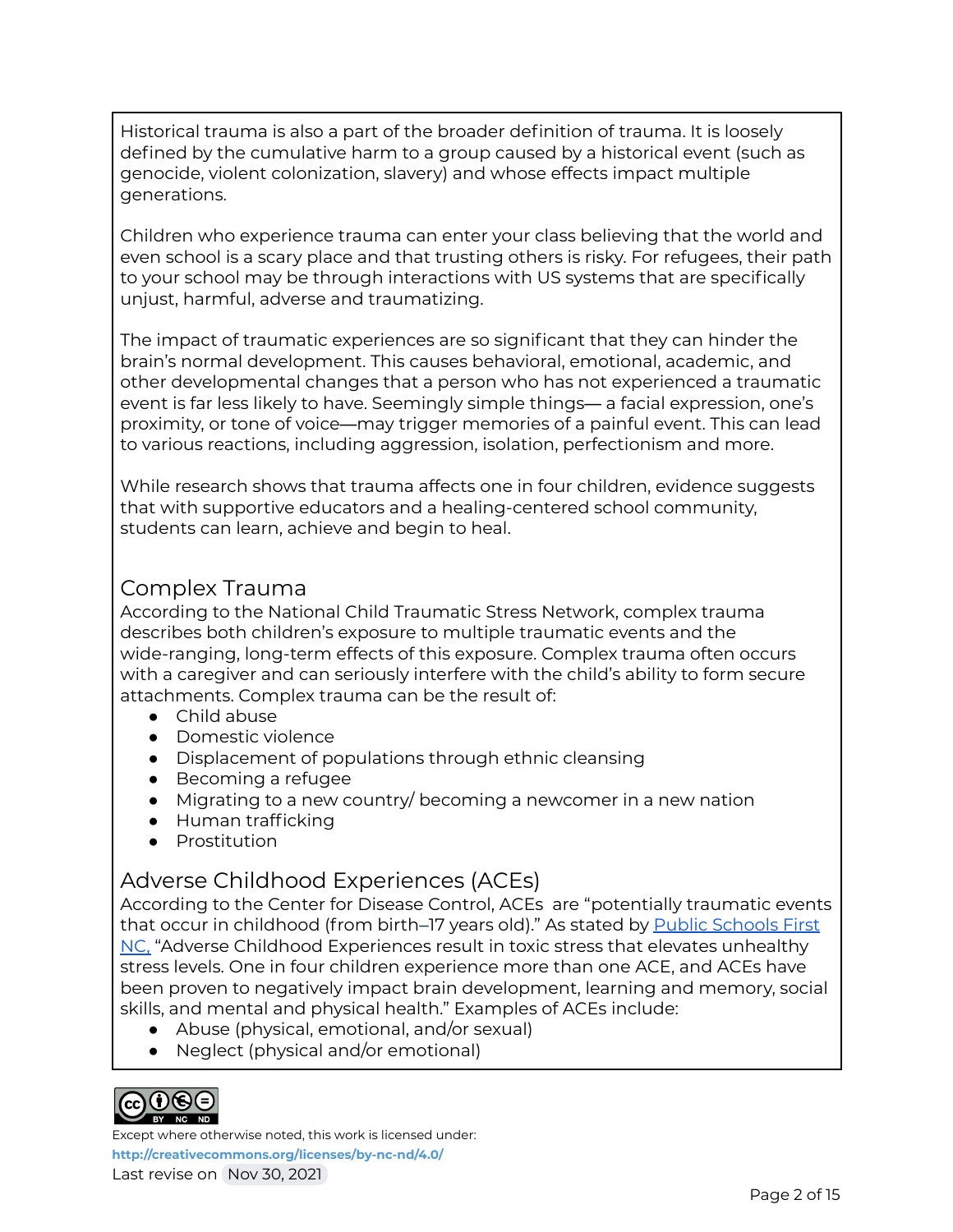- Household challenges (divorce, mental illness, incarcerated parent, domestic violence, and or substance abuse)
- Community and environmental ACEs (racism, bullying, foster care, neighborhood safety, and or community violence)

ACEs are linked to a variety of mental and physical health problems and have a negative impact on education. According to the CDC, ACEs are very common. About 61% of adults report that they have experienced at least one type of ACE and 1 in 6 reported that they have experienced four or more types of ACEs.

## Defining Refugee

A refugee is someone who has been forced to flee their country because of war, persecution, or a natural disaster. It is important to remember that all immigrants and newcomers are not refugees.

The process currently used to place refugees in communities in the United States is lengthy. Refugee resettlement is a global system that helps place refugees in a safe country. The U.S. resettlement process can take up to two years, and includes a variety of screenings. The steps are outlined below:

- 1. Refugees are identified by the United Nations, and must be accepted into a resettlement program.
- 2. A non-profit agency helps to determine the best place for the refugee based on factors such as language, proximity of other family members, and health needs.
- 3. A home is prepared for them, including modest furniture, a stocked pantry of culturally familiar foods, and basic amenities.
- 4. Services to assist them are lined up.
- 5. A case manager is assigned to assist them with the transition for several months and they are taught to access resources within their community.

## Events That Lead to Refugee Trauma

The very act of fleeing one's home is a traumatic event. But often refugees experience trauma well before they are forced to leave their homes. The challenges they have to overcome to leave their countries adds to the complexity of the trauma they have already experienced. Refugees often experience both chronic and complex trauma.

Students who are refugees may experience the following which can lead to a traumatic response:

#### **Experiences in their country of origin:**

- Violence, war
- Impoverishment
- Medical situations
- Sexual assault
- Torture



Except where otherwise noted, this work is licensed under:

**<http://creativecommons.org/licenses/by-nc-nd/4.0/>** Last revise on Nov 30, 2021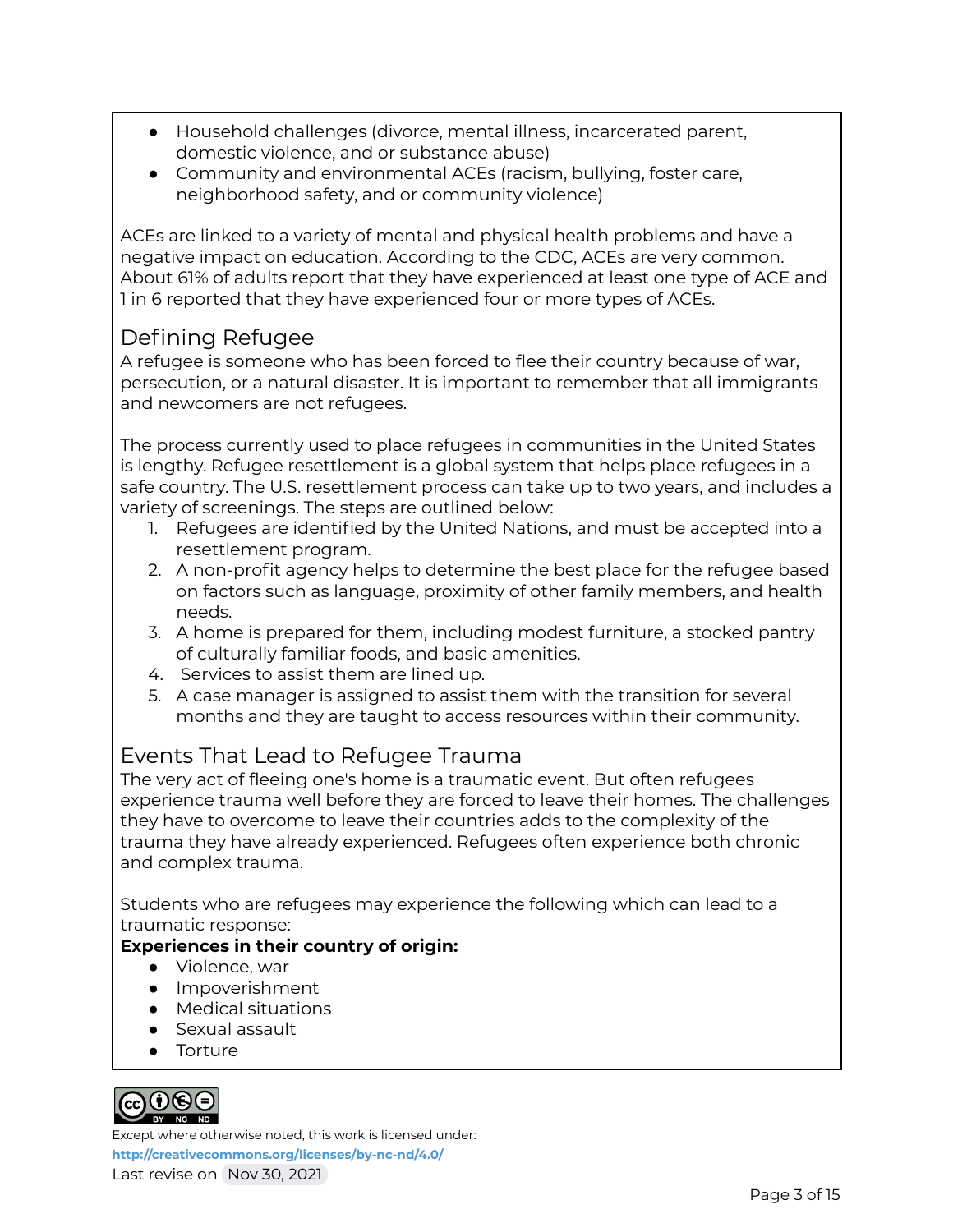- Loss of loved ones
- Poor access to education

#### **Experiences during displacement from their country of origin:**

- Living in refugee camps
- The journey into the United States
- Separation from family and community
- Long distance traveling
- **•** Anxiety
- Harassment from local law enforcement
- Detention camps
- Impoverished conditions
- Medical situations
- Sexual assault
- Loss of loved ones
- Poor access to education
- Food insecurity

#### **During the resettlement process in the United States:**

- Financial stressors
- Locating housing
- Finding employment
- Lack of community support
- Lack of access to resources and transportation difficulties
- Racism
- Language barriers

#### Signs of Trauma

Depending on the student's age, they may exhibit these signs of distress that result from trauma:

| <b>Preschool Students</b>                   | <b>Elementary School</b><br><b>Students</b>    | <b>Middle and High School</b><br><b>Students</b>         |
|---------------------------------------------|------------------------------------------------|----------------------------------------------------------|
| Bedwetting                                  | Changes in their<br>behavior such as           | A sense of responsibility<br>or guilt for the bad things |
| Thumbsucking                                | aggression, anger,<br>irritability, withdrawal | that have happened                                       |
| Acting younger than<br>their age            | from others, and sadness                       | Feelings of shame or<br>embarrassment                    |
| Difficulty separating<br>from their parents | Difficulty adjusting to a<br>new school        | Feelings of helplessness                                 |
|                                             | Difficulty building                            | Changes in how they                                      |



Except where otherwise noted, this work is licensed under: **<http://creativecommons.org/licenses/by-nc-nd/4.0/>**

Last revise on Nov 30, 2021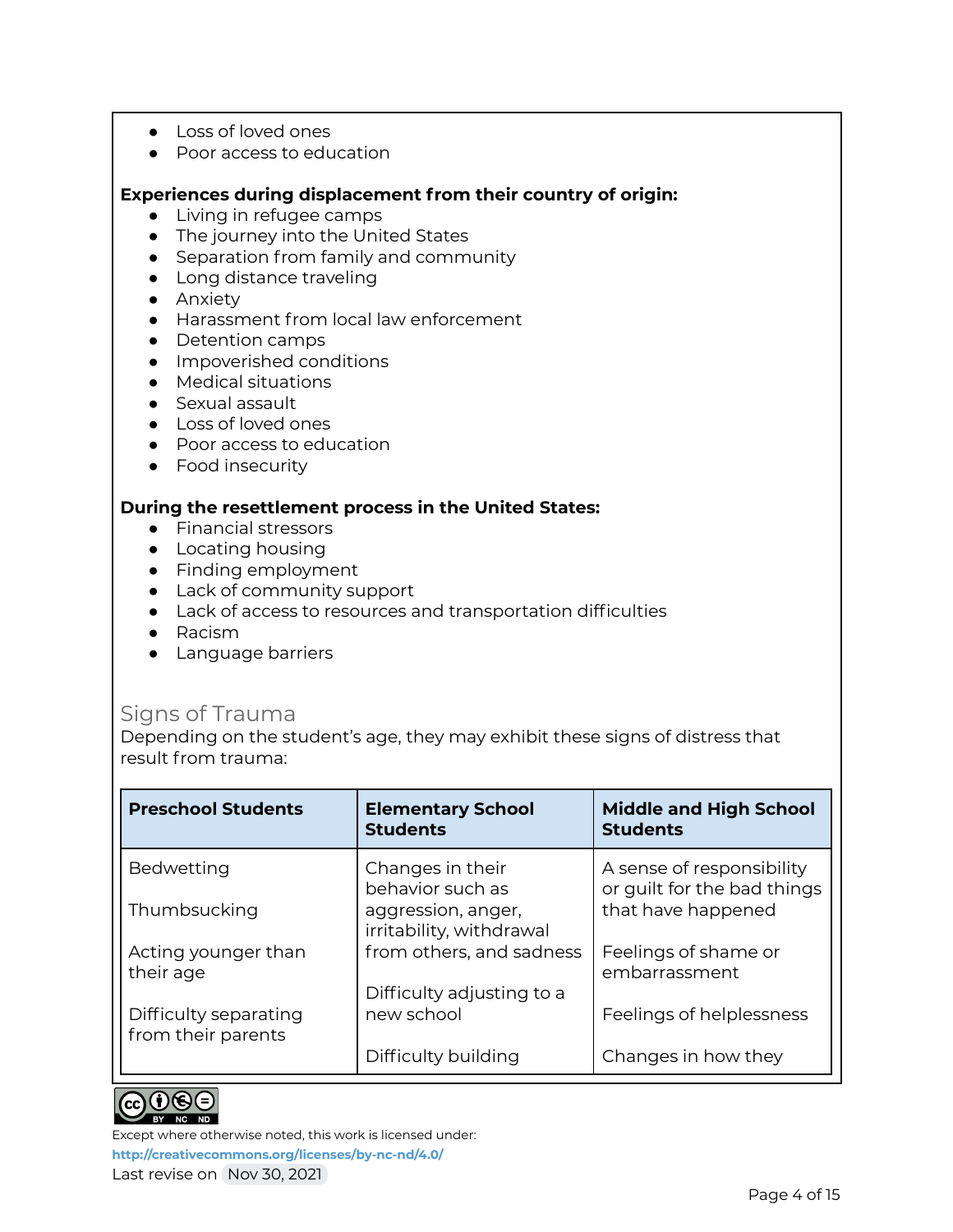| Temper tantrums                                                   | friendships or getting<br>along with peers | think about the world                   |
|-------------------------------------------------------------------|--------------------------------------------|-----------------------------------------|
| Aggressive behavior like<br>hitting, kicking, throwing            | Fear of separation from                    | Loss of faith                           |
| things, or biting                                                 | parents                                    | Problems in<br>relationships, including |
| Not playing with other<br>kids their age                          | Fear of something bad<br>happening         | peers, family, and<br>teachers          |
| Repetitive playing out of<br>events related to trauma<br>exposure |                                            | Conduct problems                        |

(From The National Child [Traumatic](https://www.nctsn.org/what-is-child-trauma/trauma-types/refugee-trauma/about-refugees) Stress Network)

## The Effect of Trauma on the Brain

Trauma affects how our brains react to outside influences. This can affect learning, behavior and social-emotional development. Trauma changes brain chemistry as well as structure. Trauma mostly affects these parts of the brain: amygdala, hippocampus and prefrontal cortex.

#### **Changes in the amygdala**

The amygdala is the place in the brain that manages emotional perception and response. People who have experienced trauma are more likely to react to triggers, especially emotional ones. This can manifest into short tempers and/or heightened flight, fight, freeze, or fawn response.

#### **Changes in the hippocampus**

The hippocampus is associated with memory and learning. People who have experienced trauma have decreased function in this part of their brains. They may also experience structural changes to this area of their brain. Depending on the extent of the trauma, the hippocampus can be significantly smaller in people who have experienced trauma thus, impacting a child's ability to be attentive, learn, and remember.

#### **Changes in the prefrontal cortex**

The prefrontal cortex is responsible for higher-level thinking and reasoning. People who experience trauma may have a decreased ability to think critically and apply sound reasoning to circumstances. This can cause them to experience irrational fear and will affect how they respond to events happening around them.

For many refugees, school systems are not supportive of the mental health and well-being of refugee youth and families. System-level issues in schools can contribute to the distress and trauma experienced by refugees. For this reason,

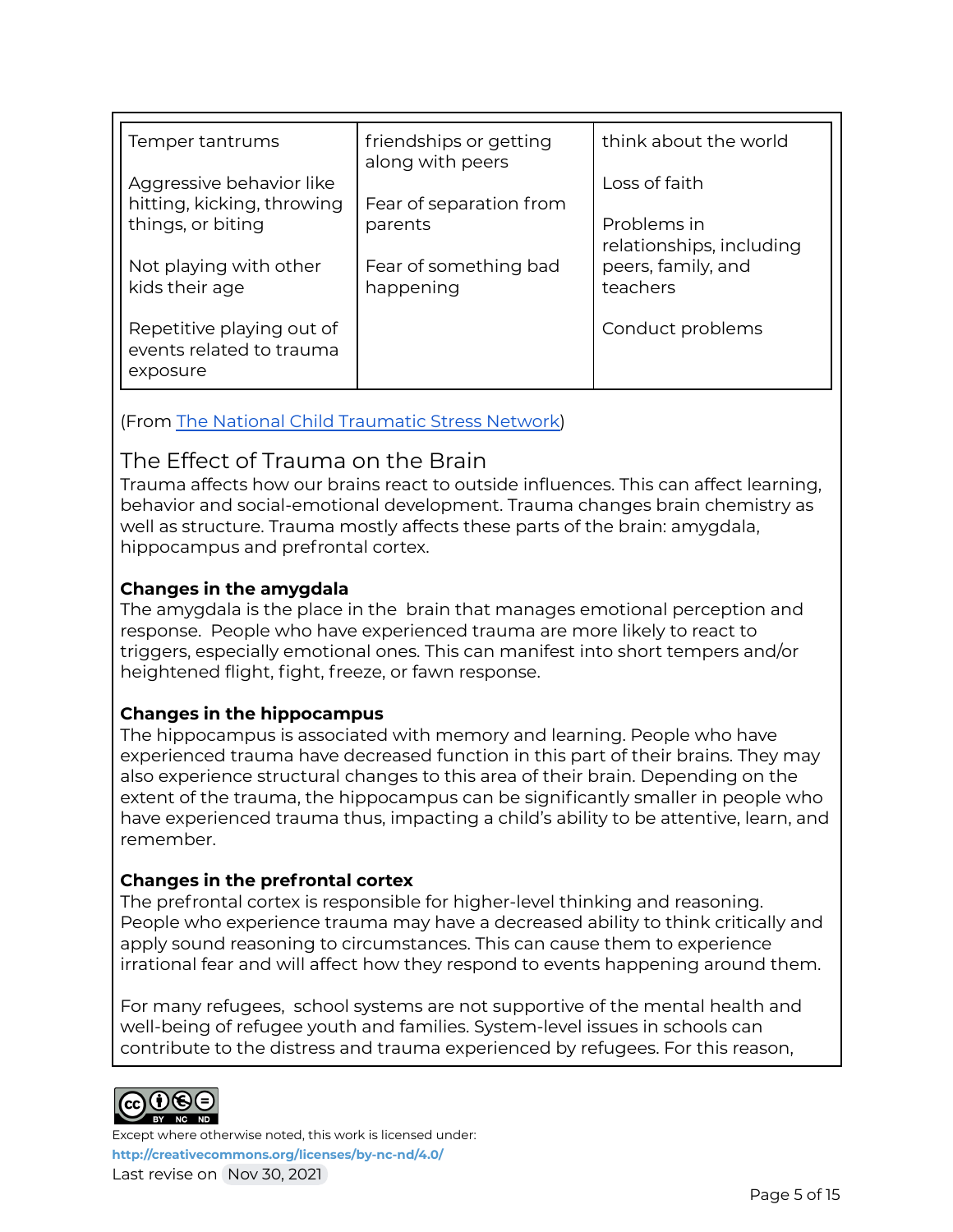creating culturally responsive learning environments are a powerful way to help students from many backgrounds learn and thrive.

## Culturally Responsive Learning Environments

Self-reflection and cultural humility practices are the first steps in fostering a culturally responsive school/classroom. As adults, we have to be aware that our ways of thinking, teaching and relating to individuals from communities that are marginalized are influenced by racist/oppressive ideologies. We have to work through our biases and deeply held beliefs on an on-going basis to make sure we aren't perpetuating harm to individuals and communities.

There are research-based best practices that can be used with all students to create a healing-centered environment. Culturally Responsive Teaching is one method that intentionally connects students' cultures, languages, and life experiences with what they learn in school. These connections help students access rigorous curriculum and develop higher-level academic skills. Culturally Responsive Teaching strategies benefit all students. These are some principles:

- A Culturally responsive classroom and/or school environment is a collaborative learning environment that reflects the values of respect, trust, empathy, honor, inclusivity, harmony, purpose, and self-determination.
- In a Culturally Responsive learning environment, routines should be repetitive and predictable. This will lower students' affective filter and help them focus on learning.
- School and classroom rituals can enhance Culturally Responsive Teaching. Rituals, unlike routines, are grounded in purpose and are connected to something bigger and more meaningful, inspirational, and affirming.
- A crucial component of Culturally Responsive Teaching is the inclusion of student voice. Students should be seen as agents of their own learning and are encouraged and empowered to tell their stories, to share their ideas, and to think.
- Culturally Responsive Teaching uses an asset-based learning model that embodies a growth mindset.
- Culturally Responsive Teaching puts great emphasis on establishing relationships that are based on mutual respect.
- Educators who use Culturally Responsive Teaching seek a deep understanding of the communities they work with and centralize this cultural understanding in their work.
- Educators who use Culturally Responsive Teaching understand the origins of trauma including historical, collective, and the intergenerational transmission of trauma. Keep the realities of the survivors and their children central to your work, regardless of the specific work that you do.
- Educators who use Culturally Responsive Teaching believe in the power and collective wisdom of communities and work collaboratively for the greater good of students.

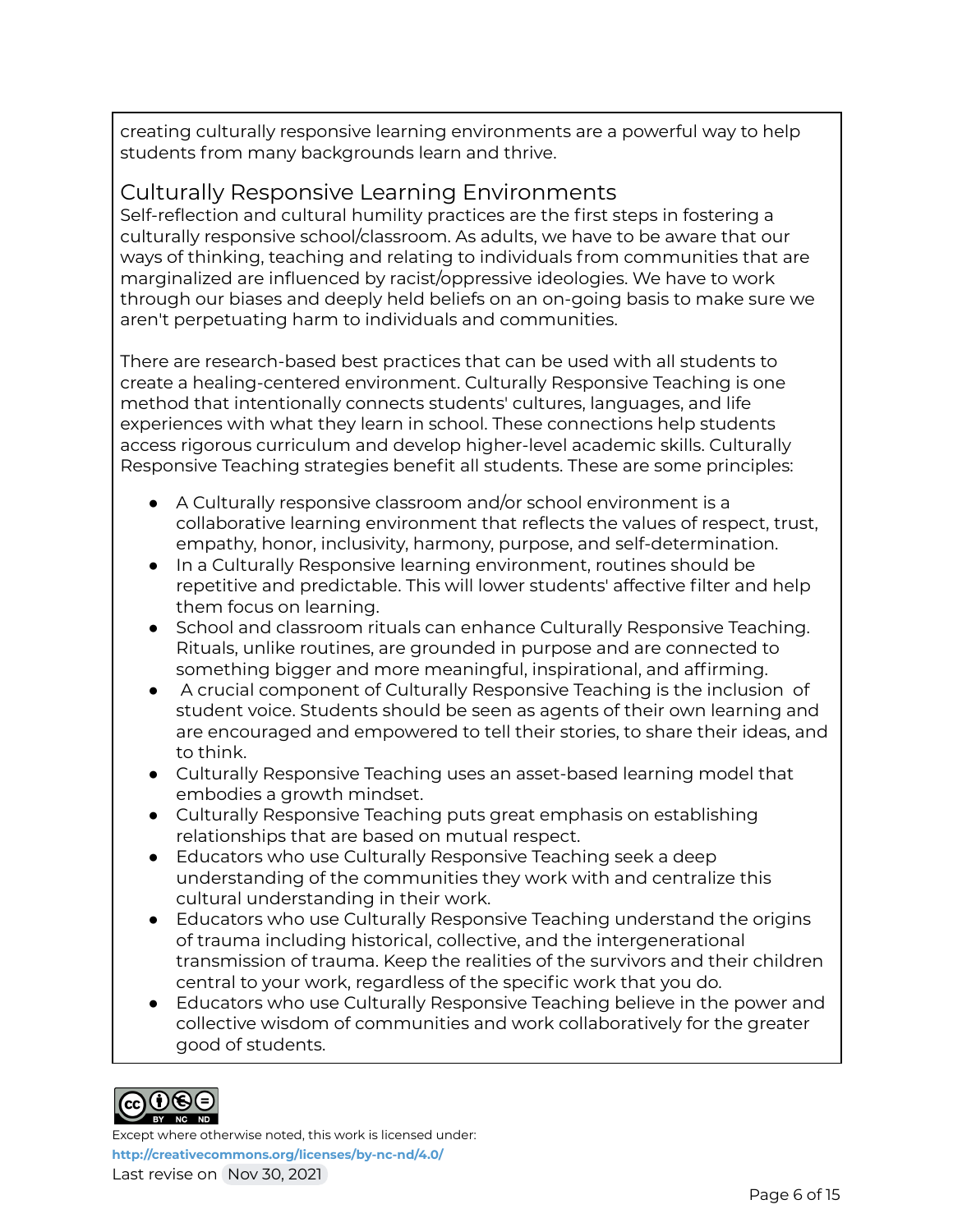Educators who use Culturally Responsive Teaching do not minimize the resiliency, wisdom, and strength of survivors. They have much to teach on how to heal from trauma.

## Supporting Refugee Students

The National Child Traumatic Stress network has identified a variety of ways that teachers can help refugee students. These ways include but are not limited to:

- Provide a stable comforting environment and be available to listen.
- Provide a safe community in the school and classroom that shows diversity is welcomed. For example:
	- *visual representation* (welcome signs in a variety of languages, as well as photographs of a variety of cultures)
	- *curriculum* (ensuring curriculum is diverse and inclusive of a variety of racial, cultural and other social identities), and
	- *language* (pronunciation of students' names, use of pronouns, and creating an affirming learning environment)
- Provide clear and consistent school and classroom norms, expectations and routines.

## Content Delivery to Support Refugee Students

In addition to social-emotional concerns and environmental factors, it is also important to remember that we can improve content delivery to best meet the needs of our students who are refugees.

Be sensitive to the experiences of refugee children in your school and or classroom when teaching sensitive content, and understand that students who have experienced trauma may react to certain content. This does not mean that the content should be omitted, but consider presenting it in a way that respects and is sensitive to trauma survivors. These are some examples of how content and presentations can be enhanced and delivered in a respectful manner:

- Preview material prior to using it, and thoughtfully identify any triggers
- Be careful not to re-traumatize students by presenting unnecessary details (written, verbal or images) about death or severe injuries and be ready to gently redirect children when/if they begin to share graphic details of traumatic events.
- Give students some system for communicating when/if they need to take a break or need help with their wellbeing
- Have emotional support in place for when/if emotional needs arise (both during discussions and after). You should also be prepared to stop the lesson and attend to emotional needs as needed.
- Monitor the room and conduct regular emotional check-ins with students. Pause and ask children how are you feeling right now? (e.g., thumbs up, down, in the middle)

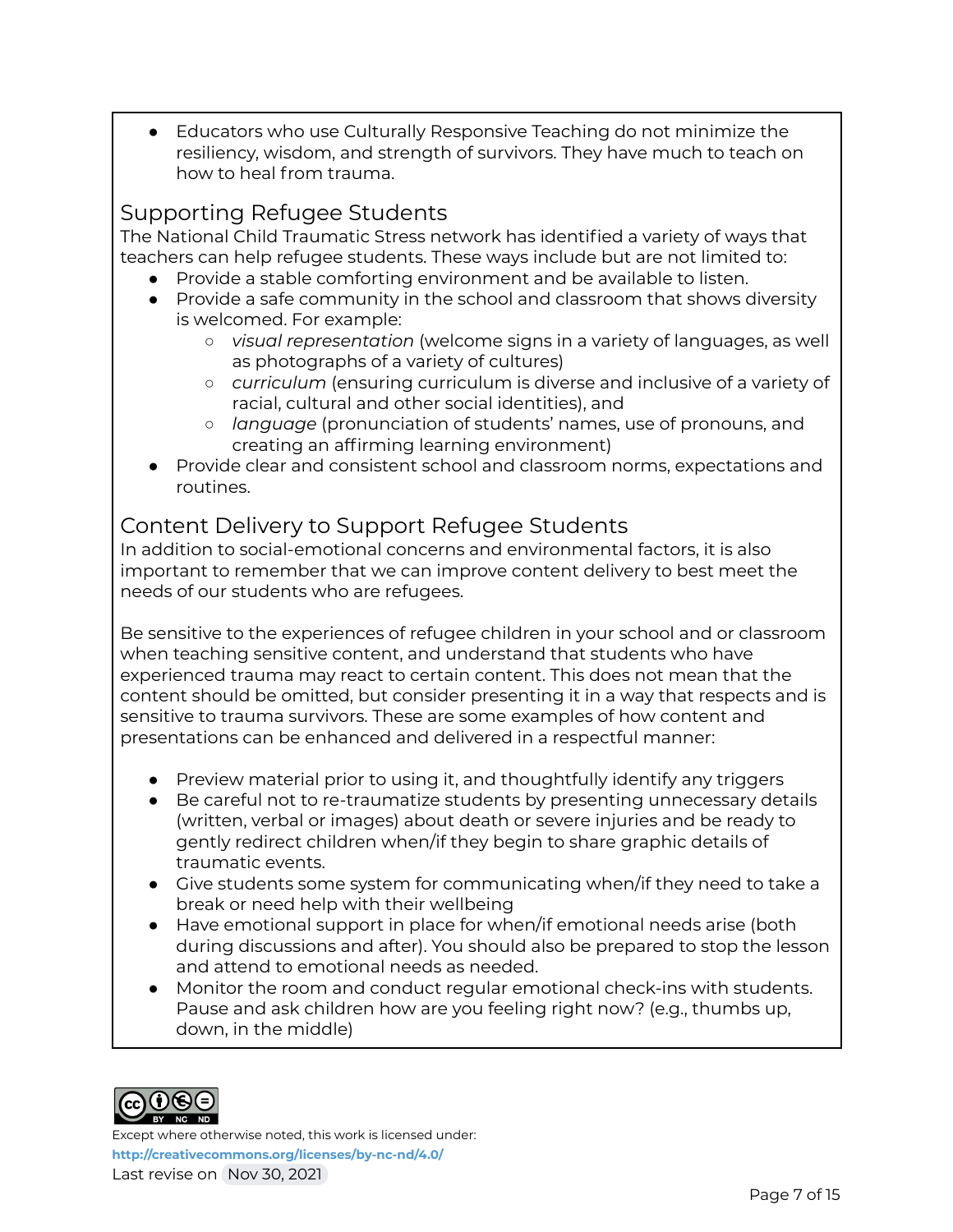- Cultivate positive relationships with parents and caregivers, and in the process, learn about potentially triggering events, cultural practices, prior achievements, and more about their children.
- Don't be afraid to discuss difficult material with students (e.g., global conflicts, current events, etc.). It is critically important to ensure you've created a learning environment where all students feel safe and supported before having these discussions. Approach these conversations with extreme sensitivity and consider the ways these topics could affect some or all of your students. Lastly, avoid asking students to share their experiences with the class. If they'd like to share a personal experience, it is their choice.
- Acknowledge, normalize, and discuss the difficult feelings that can arise when learning about trauma and its victims.
- Solicit student feedback and use it to improve your practice.
- Limit or eliminate assignments that require personal disclosure. If you must keep the assignment, however, offer alternatives for students who may be triggered.
- Avoid policies or rules that can cause shame for students.
- Provide second language support and scaffolds for English Language Learners.
- You can also consult with a mental health provider or child development specialist to ensure your content is appropriate for children based on where they are developmentally, socially and emotionally.

Adapted from: Janice Carello, MA, LMSW & Lisa D. Butler, PhD (2014)

## Managing Your Own Trauma

As educators, we can become overwhelmed with the issues and problems that our students might bring to school. with. That is why it is important for you to take care of yourself and avoid compassion fatigue, burn out and or secondary trauma. You should practice self-care strategies and know when and how to seek support from family, friends, and or professionals. In some cases, it may also be helpful to assess your own history of trauma and consider how it may be triggered while trying to take care of others. If this happens, please see the resources below for additional support. Remember this familiar airplane adage: In case of an emergency, put on your oxygen mask first before helping others put on theirs. These are some suggestions for self-care:

| <b>Addressing Triggers in the Moment</b>                                                                   | <b>Long-Term Care</b>                                                                                               |
|------------------------------------------------------------------------------------------------------------|---------------------------------------------------------------------------------------------------------------------|
| • Breathing exercises<br>Yoga<br>• Mindfulness activities<br>Journaling<br>$\bullet$<br>• Taking time away | • Cultivate and maintain healthy<br>relationships<br>• Attend workshops on social<br>emotional skills<br>Journaling |

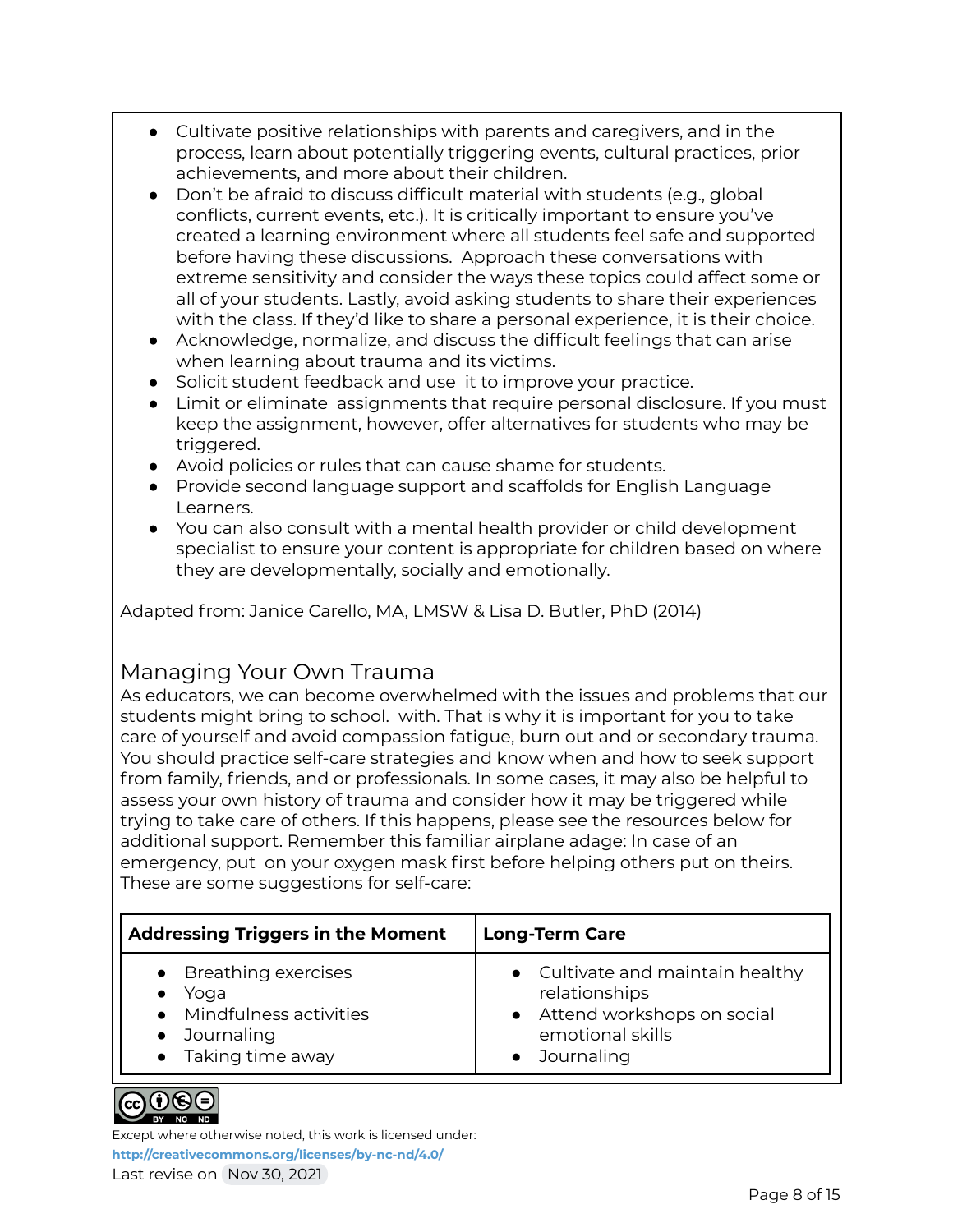- Taking media breaks **and the Therapy** 
	-
	- Developing a regular mindfulness and meditation practice

# Supporting Rationale and Research

"Compassion Fatigue and Teachers." *Enriching Students*, 3 Sept. 2020, [www.enrichingstudents.com/compassion-fatigue-and-teachers/.](http://www.enrichingstudents.com/compassion-fatigue-and-teachers/)

Ko, Susan. "Culture and Trauma Brief: Promoting Culturally Competent Trauma-Informed Practices." *The National Child Traumatic Stress Network*, 2005, [www.nctsn.org/resources/culture-and-trauma-brief-promoting-culturally-compete](http://www.nctsn.org/resources/culture-and-trauma-brief-promoting-culturally-competent-trauma-informed-practices) [nt-trauma-informed-practices.](http://www.nctsn.org/resources/culture-and-trauma-brief-promoting-culturally-competent-trauma-informed-practices)

M. Shelley Thomas, Shantel Crosby. "Trauma-Informed Practices in Schools Across Two Decades: An Interdisciplinary Review of Research - M. Shelley Thomas, Shantel Crosby, Judi Vanderhaar, 2019." *SAGE Journals*, [journals.sagepub.com/doi/full/10.3102/0091732X18821123](https://journals.sagepub.com/doi/full/10.3102/0091732X18821123).

Peterson, Sarah. "Essential Elements." *The National Child Traumatic Stress Network*, 19 Mar. 2018, [www.nctsn.org/trauma-informed-care/trauma-informed-systems/schools/essential](http://www.nctsn.org/trauma-informed-care/trauma-informed-systems/schools/essential-elements)[elements](http://www.nctsn.org/trauma-informed-care/trauma-informed-systems/schools/essential-elements) .

Peterson, Sarah. "Refugee Trauma." *The National Child Traumatic Stress Network*, 4 Sept. 2018.

"Supporting Refugee Students & Youth." *National Association of School Psychologists (NASP)*,

[www.nasponline.org/resources-and-publications/resources-and-podcasts/school-cli](http://www.nasponline.org/resources-and-publications/resources-and-podcasts/school-climate-safety-and-crisis/mental-health-resources/war-and-terrorism/supporting-refugee-students) [mate-safety-and-crisis/mental-health-resources/war-and-terrorism/supporting-refu](http://www.nasponline.org/resources-and-publications/resources-and-podcasts/school-climate-safety-and-crisis/mental-health-resources/war-and-terrorism/supporting-refugee-students) [gee-students](http://www.nasponline.org/resources-and-publications/resources-and-podcasts/school-climate-safety-and-crisis/mental-health-resources/war-and-terrorism/supporting-refugee-students) .

## Resources

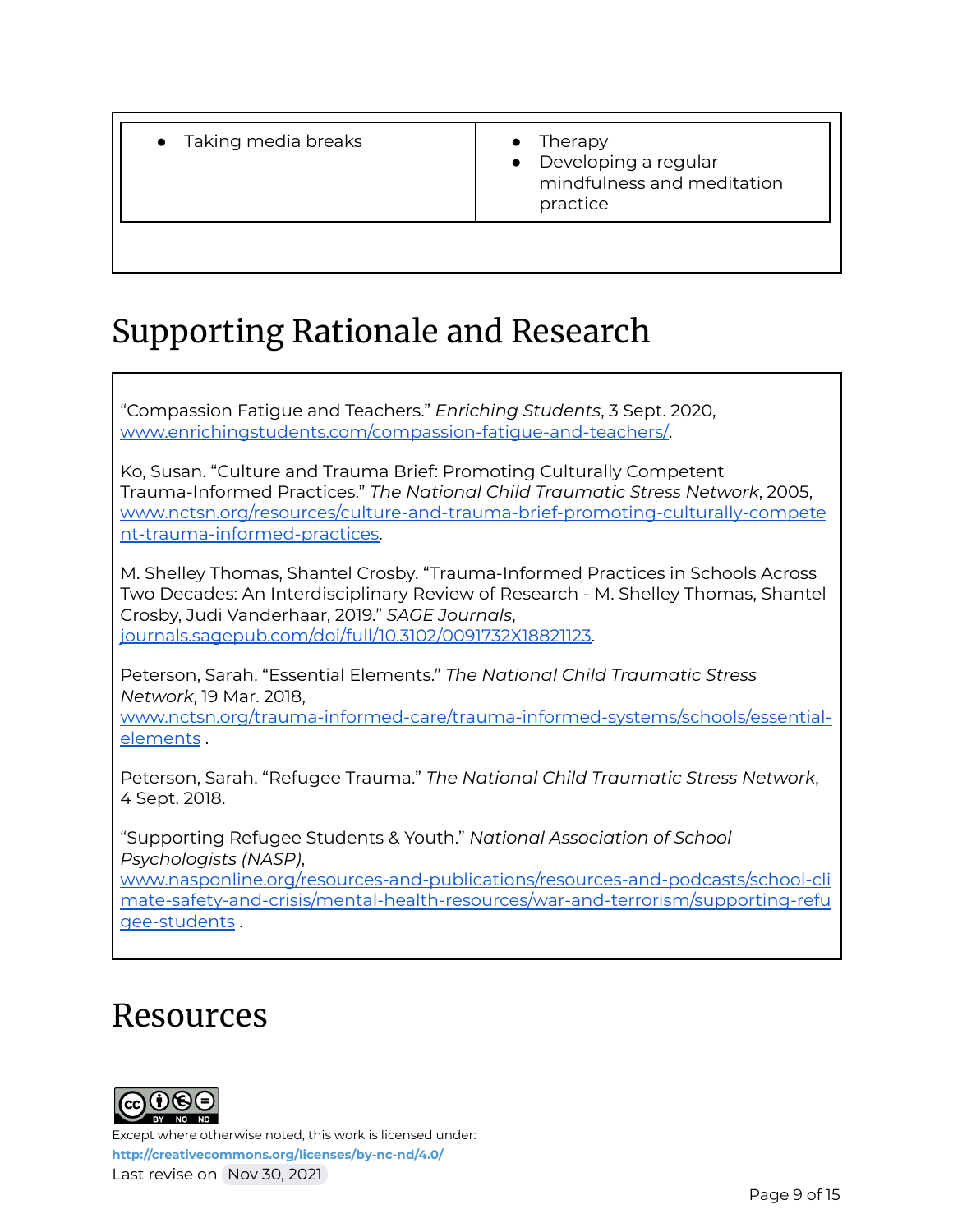## Refugee Trauma

National Association of School [Psychologists](https://www.nasponline.org/resources-and-publications/resources-and-podcasts/school-climate-safety-and-crisis/mental-health-resources/trauma) — Trauma Facts & Tips

National Child [Traumatic](https://depts.washington.edu/uwhatc/PDF/TF-%20CBT/pages/3%20Psychoeducation/Ways%20Teachers%20Can%20Help%20Refugee%20Students.pdf) Stress Network — Ways Teachers Can Help Refugee

**[Students](https://depts.washington.edu/uwhatc/PDF/TF-%20CBT/pages/3%20Psychoeducation/Ways%20Teachers%20Can%20Help%20Refugee%20Students.pdf)** 

Colorín Colorado — How to Support Refugee Students in Your School [Community](https://www.colorincolorado.org/article/how-support-refugee-students-ell-classroom)

Ways Teachers Can Help Refugee Students: Some [Suggestions](https://depts.washington.edu/uwhatc/PDF/TF-%20CBT/pages/3%20Psychoeducation/Ways%20Teachers%20Can%20Help%20Refugee%20Students.pdf)

How to support Refugee Students in Your School [Community](https://www.colorincolorado.org/article/how-support-refugee-students-ell-classroom)

#### General Trauma

[Principal's](https://drive.google.com/file/d/1J2q4Adw5oOptrWbeCCwLMs_1SJMo8pVb/view?usp=sharing) Research Review (2013) (.pdf)

Jpg of Creating [Trauma-Sensitive](https://drive.google.com/file/d/14vB3m5k8cxzvM-W2E53sMI7_AXRpxAgQ/view?usp=sharing) Schools

NASP — Guidelines for [Administrators](https://www.nasponline.org/resources-and-publications/resources-and-podcasts/school-climate-safety-and-crisis/mental-health-resources/trauma/preventing-childhood-trauma-guidelines-for-administrators-and-crisis-teams) and Crisis Teams

Attachment Trauma Network — Childhood Trauma [Affects](https://www.attachmenttraumanetwork.org/wp-content/uploads/TSS-infographic-updated-8-2016-web.pdf)

The National Child [Traumatic](https://traumaawareschools.org/resources-materials/3162/Child_Trauma_Toolkit_Final.pdf?1385464214) Stress Network — Child Trauma Toolkit for Educators

[Trauma-Informed](https://nationallatinonetwork.org/images/Trauma-Informed-Principles-through-a-Culturally-Specific-Lens_FINAL.pdf) Practices through a Culturally Specific Lens

NCTSN — Culture and [Trauma](https://www.nctsn.org/resources/culture-and-trauma-brief-promoting-culturally-competent-trauma-informed-practices) Brief

NAEYC — Creating [Trauma-Sensitive](https://www.naeyc.org/resources/pubs/yc/may2015/trauma-sensitive-classrooms) Classrooms

The [Trauma](http://bit.ly/TraumaToolkit) Toolkit

Greater Good — Five Ways to Support [Students](https://greatergood.berkeley.edu/article/item/five_ways_to_support_students_affected_by_trauma) Affected by Trauma

## What To Do If Your Emotions Are Triggered — Helpful Resources

[Managing](https://mediatorsbeyondborders.org/wp-content/uploads/2020/01/managing-your-triggers-toolkit.pdf) Your Triggers Toolkit

5 Steps for Managing Your [Emotional](https://www.psychologytoday.com/us/blog/wander-woman/201507/5-steps-managing-your-emotional-triggers) Triggers

**4 Steps to Dealing with [Negative](https://bigvoicesrise.com/triggers/) Triggers** 

[Emotional](https://sourcesofinsight.com/emotional-triggers-and-what-to-do-about-them/) Triggers and What to Do About Them

# Submission Guidelines & Evaluation Criteria

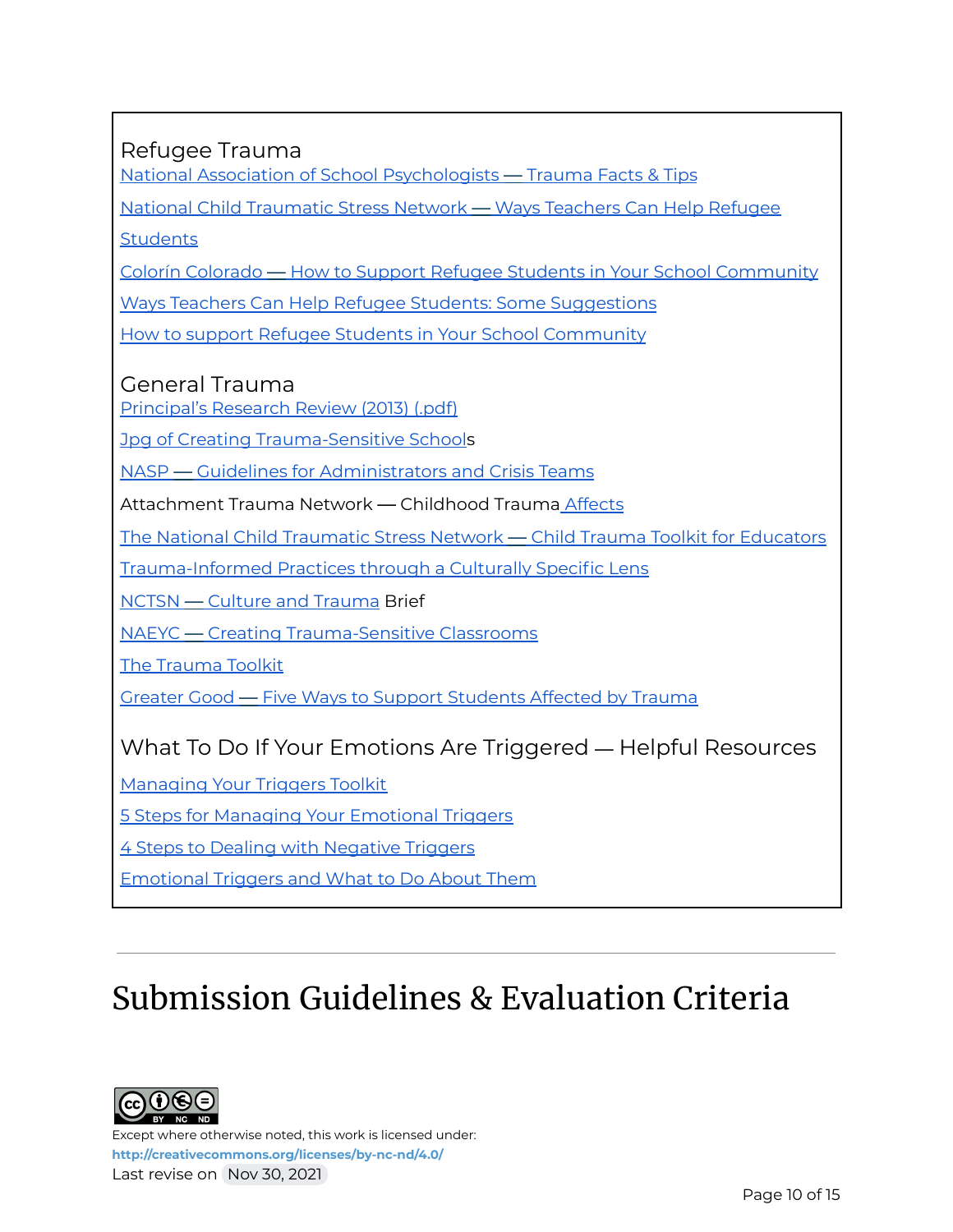*To earn the micro-credential, you must receive a passing score in Parts 1 and 3, and be proficient for all components in Part 2.*

## Part 1. Overview Questions (Provides Context)

#### **(400–500 words)**

*Please use the suggested word count as a guide to answer the following contextual questions. This will help our assessor understand your current context for working on this micro-credential (MC).*

*Please do not include any information that will make you identifiable to your reviewers*.

- Why do you wish to complete this MC?
- How do you expect this MC to impact your students?
- What do you already do/know about the effects of refugee-informed trauma on learning?
- What specific actions have you taken previously to support students who are refugees? What actions have been successful and which have not? How do you know?
- Describe a refugee population within your school community and identify their educational needs.

**Passing:** Response provides reasonable and accurate information that justifies the reason for choosing this micro-credential to address specific needs of both the teacher and the student. A learning goal that describes what they hope to gain from earning this micro-credential needs to be clearly stated. Description of refugee population contains information of country of origin, details about the challenges they are having in school and what may be needed to support them.

## Part 2. Work Examples/Artifacts/Evidence

To earn this micro-credential, please submit the following three artifacts as evidence of your learning.

*\*Please do not include any information that will make you or your students identifiable to your reviewers.*

#### **Artifact 1: List of services**

Create a list of 10–20 services that are available at your school and through your district to assist students who may be experiencing refugee trauma. Organize your list into categories as appropriate. For each item on your list include:

- Short description of service
- What audience this service would most benefit
- How you can use this to support families



Except where otherwise noted, this work is licensed under:

**<http://creativecommons.org/licenses/by-nc-nd/4.0/>** Last revise on Nov 30, 2021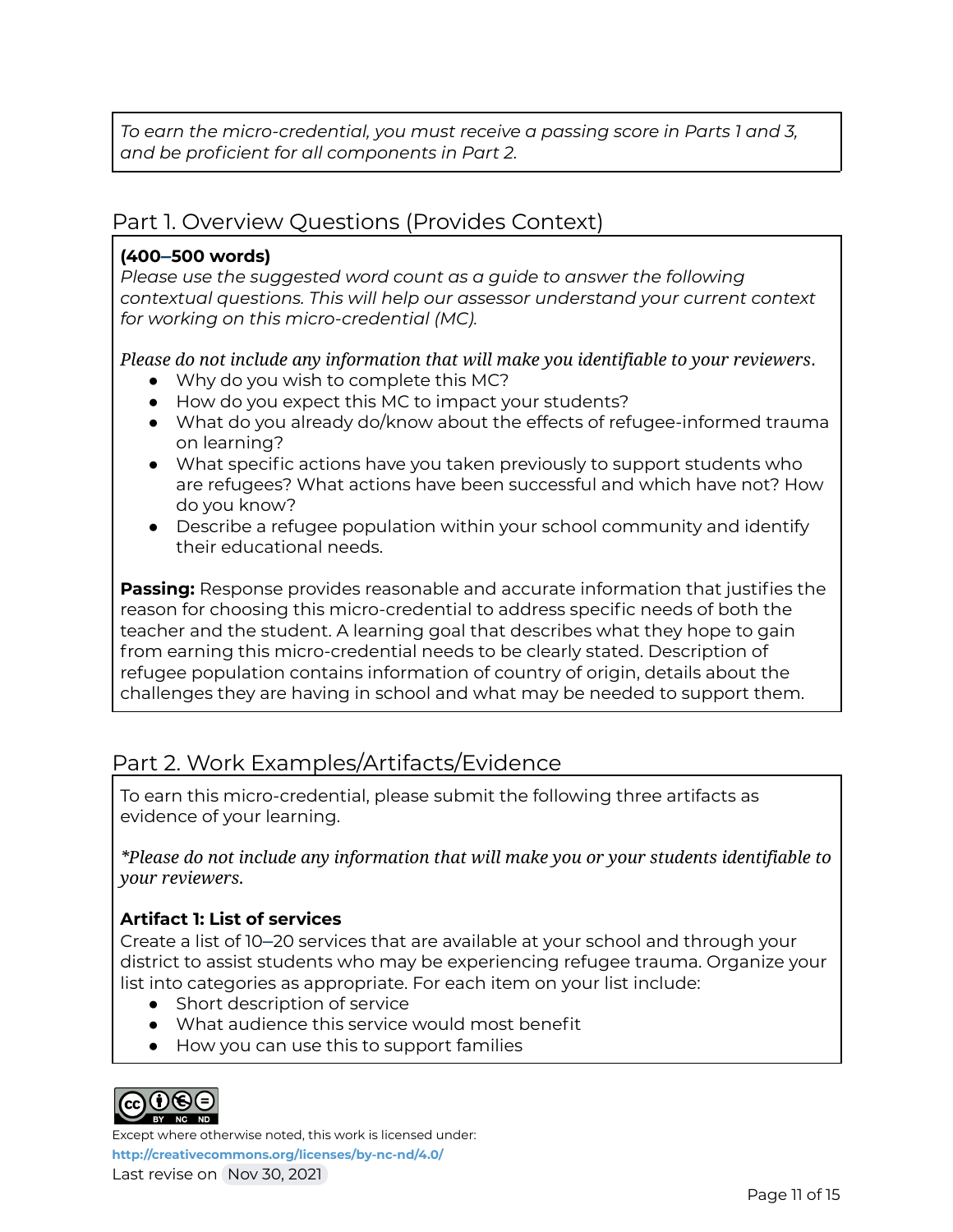● How will you communicate the availability of this service to families

#### **Artifact 2: Referrals (100–200 words)**

Describe the processes and policies your school and/or district has for making referrals and identifying services that can help refugee students and/or families.

#### **Artifact 3: Action Plan**

Complete an action plan to support students who have experienced traumatic events as refugees. Your plan may address behavioral, social emotional, and/or learning support. Your plan needs to include all of the following components:

#### Problem statement

#### **(100–200 words)**

A problem statement is a concise description of the problem or issues a project seeks to address. The problem statement identifies the current state, the desired future state and any gaps between the two. Also, include a summary of any challenges you expect to face and how you will overcome them to meet your desired outcome.

(source):

<https://www.indeed.com/career-advice/career-development/what-is-a-problem-statement>)

#### Desired Outcome

#### **(50–100 words)**

What is it you hope to see as a result of this action plan?

#### Success Criteria

(100–200 words)

Describe how you will know that your outcome(s) has been achieved. Include any measurement tools you plan to use to determine results.

#### Proposed Solution

#### **(300–400 words)**

Write a narrative that describes one or more solutions. The ways that you will include the voices and opinions of students and families who are affected by institutional inequities. Also, include ways you can support and amplify local or community organizations that are doing work in this area.

#### Action Steps and Timeline

If you were to break these actions down into small micro-steps, what would be the first 3–5 steps? When do you hope to accomplish it ?

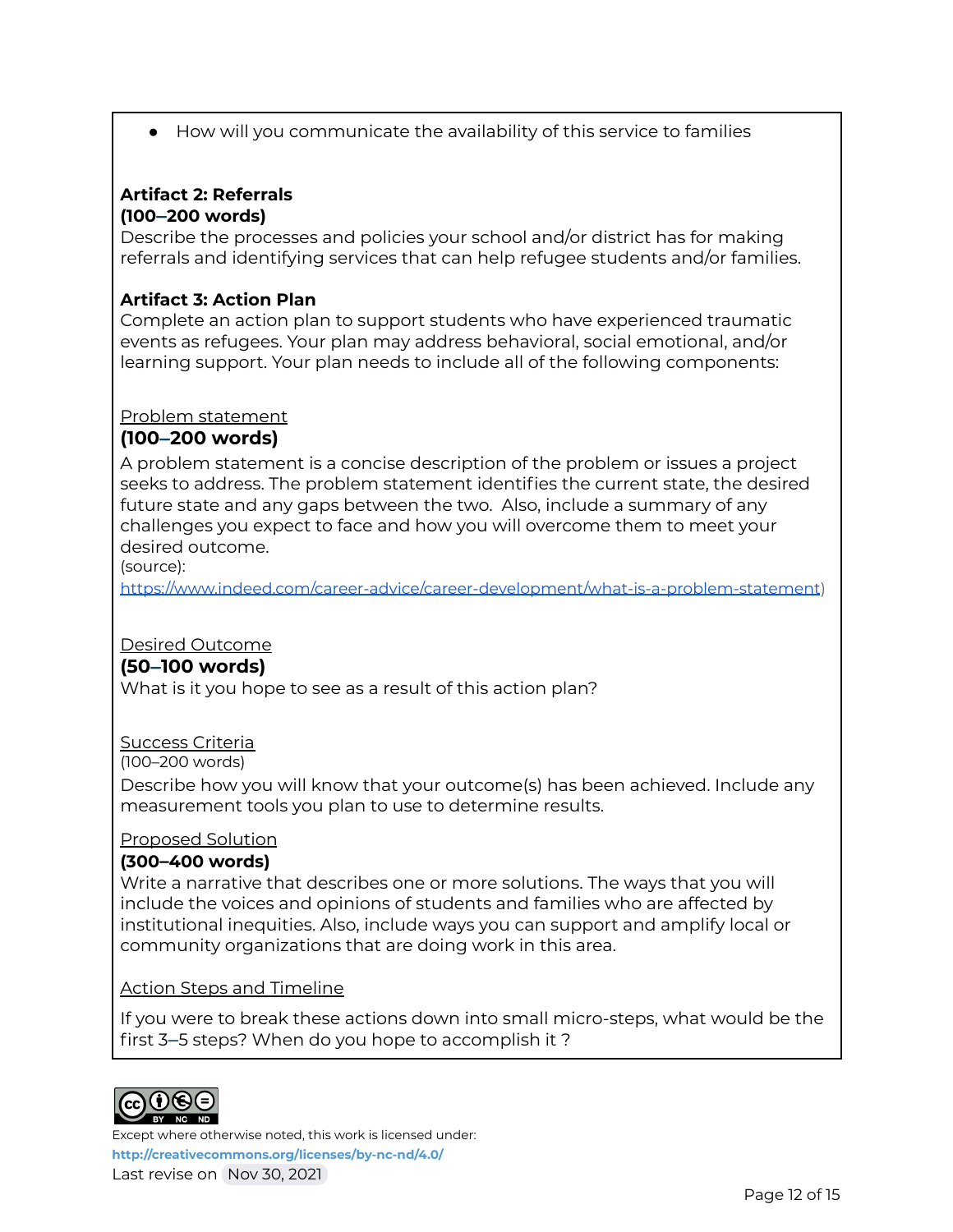| Dates the action will be<br>started and completed | Actions | Who will be involved? |
|---------------------------------------------------|---------|-----------------------|
|                                                   |         |                       |
| Results                                           |         |                       |

#### **(200–300 words)**

Revisit your success criteria and write a summary of your results. Include: what went well, challenges, next steps, and what you learned from this work.

## Part 2. Rubric

|                                           | <b>Proficient</b>                                                             | <b>Basic</b>                                                       | <b>Developing</b>                                               |
|-------------------------------------------|-------------------------------------------------------------------------------|--------------------------------------------------------------------|-----------------------------------------------------------------|
| <b>Artifact 1:</b><br>List of<br>services | List includes at<br>least 10 services                                         | List has less than 10<br>services                                  | List has less than five<br>services                             |
|                                           | Services are<br>categorized for<br>easy reference                             | Services may not be<br>organized or useful<br>to refugee students. | Services are not<br>organized or useful<br>to refugee students. |
|                                           | Services chosen<br>will be useful for<br>refugee students<br>and or families. |                                                                    |                                                                 |

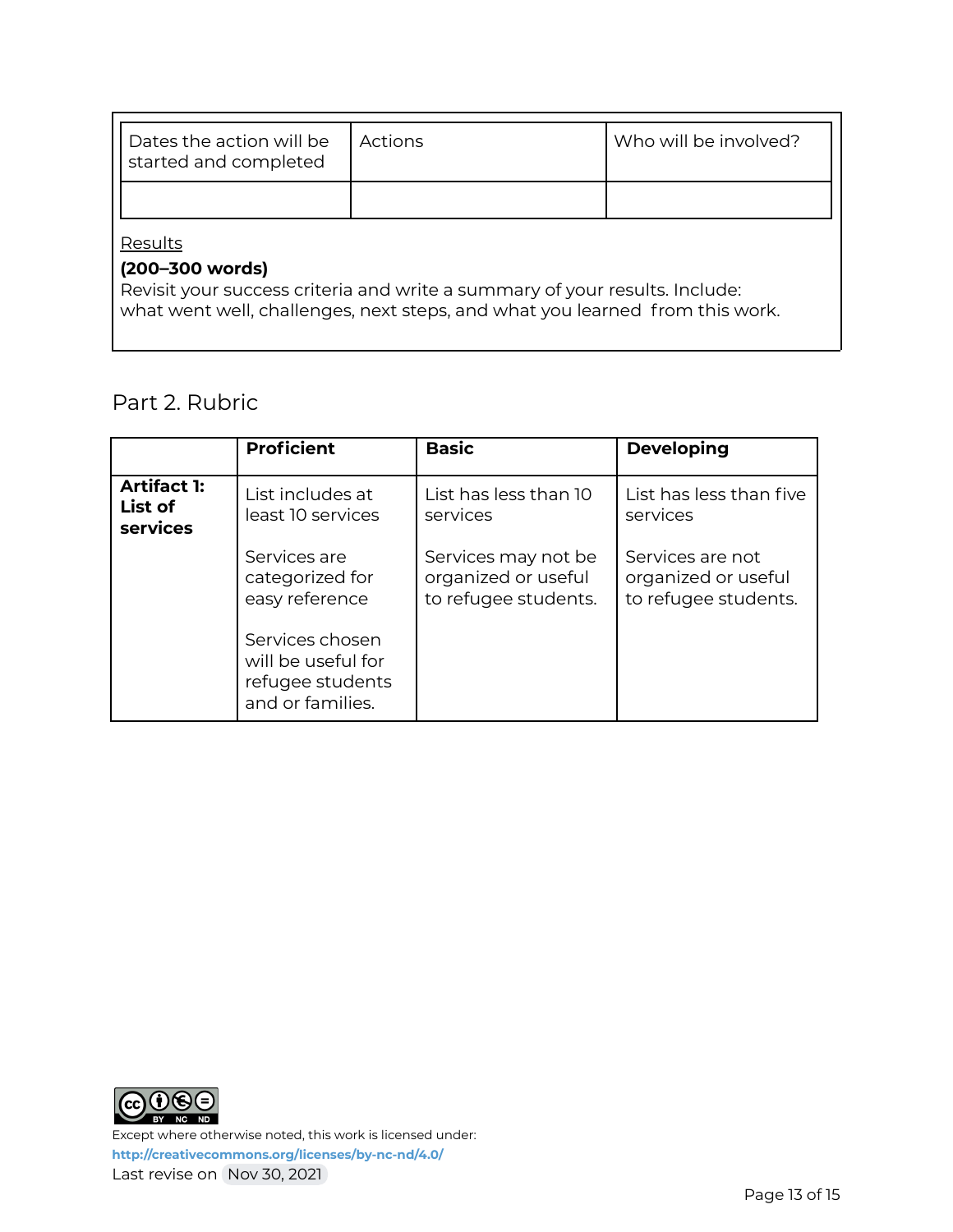| <b>Artifact 2:</b><br><b>Referrals</b>   | Description<br>includes the<br>process and<br>policies that need<br>to be followed for<br>in school and<br>outside of school<br>referrals<br>Description is<br>organized and<br>includes enough<br>information for the<br>reviewer to<br>understand the<br>policies and<br>processes.                                                                    | Description is<br>missing either<br>process or policies<br>that need to be<br>followed.<br>or referral process<br>(either in or outside<br>of school) was<br>missing<br>Description does not<br>fully explain the<br>policies and<br>processes.                                                                                                                           | Description is<br>missing important<br>details about policies<br>or processes.                                                                                                                                                                                                                                                                                                   |
|------------------------------------------|----------------------------------------------------------------------------------------------------------------------------------------------------------------------------------------------------------------------------------------------------------------------------------------------------------------------------------------------------------|---------------------------------------------------------------------------------------------------------------------------------------------------------------------------------------------------------------------------------------------------------------------------------------------------------------------------------------------------------------------------|----------------------------------------------------------------------------------------------------------------------------------------------------------------------------------------------------------------------------------------------------------------------------------------------------------------------------------------------------------------------------------|
| <b>Artifact 3:</b><br><b>Action Plan</b> | Action plan<br>includes all<br>required<br>components:<br>-Problem<br>statement<br>-Desired outcome<br>-Success criteria<br>-Proposed<br>Solution<br>-Action steps and<br>-Timeline<br>-Results<br>And<br>Each section was<br>addressed.<br>completely in a<br>thoughtful and<br>reflective way:<br>And<br>Action plan is<br>aligned with the<br>problem | Action plan includes<br>some of the required<br>components:<br>-Problem<br>statement<br>-Desired outcome<br>-Success criteria<br>-Proposed solution<br>-Action Steps and<br>-Timeline<br>-Results<br>And or<br>Each section was<br>completed.<br>And or<br>Action plan is loosely<br>aligned with the<br>problem statement<br>found throughout<br>the document.<br>And or | Action plan is<br>missing most of the<br>required<br>components:<br>-Problem<br>Statement<br>-Desired outcome<br>-Success criteria<br>-Proposed solution<br>-Action steps and<br>-Timeline<br>-Results<br>And or<br>One or more sections<br>were not completed.<br>And or<br>Action plan is not<br>aligned to the<br>problem statement<br>throughout the<br>documents.<br>And or |